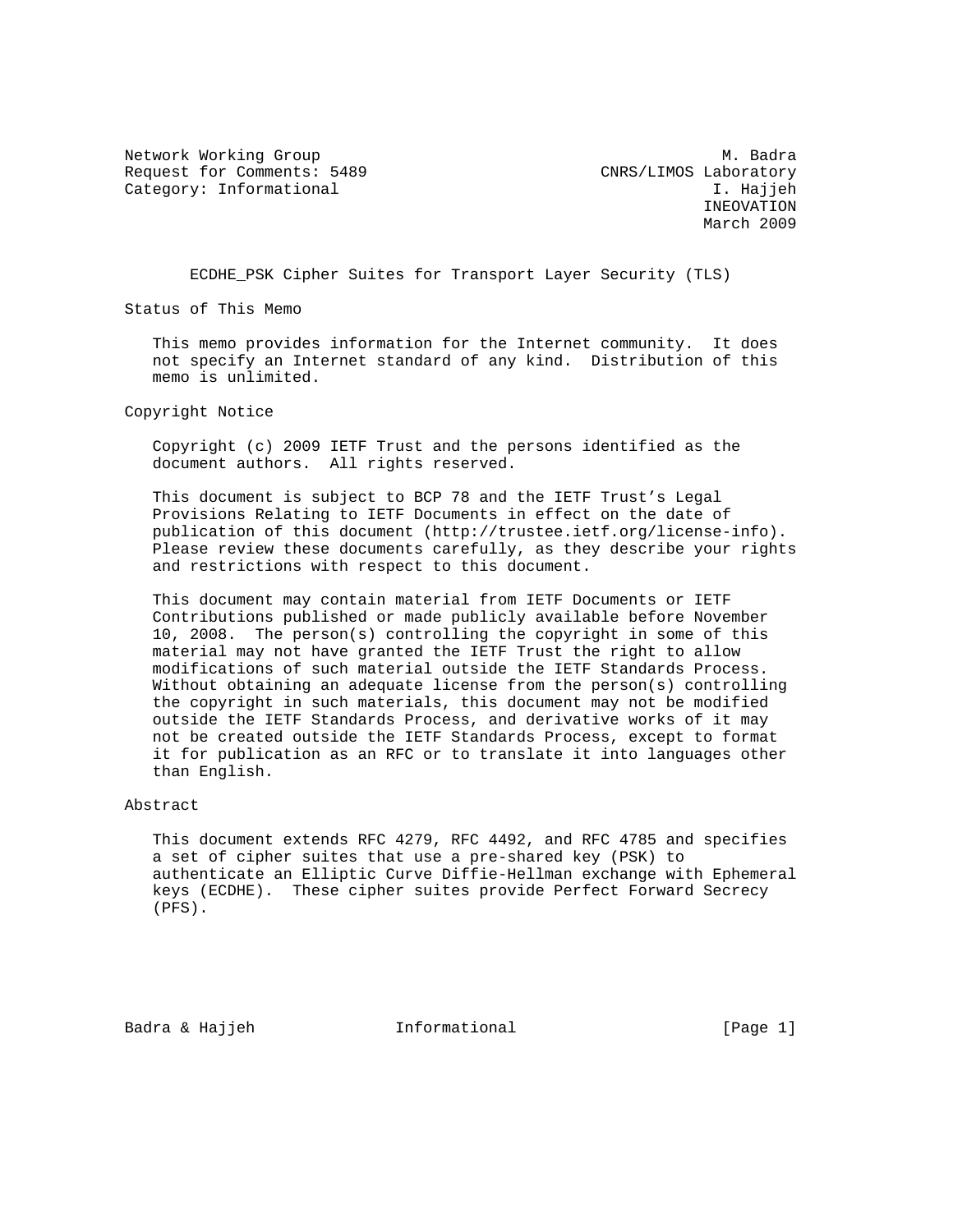# Table of Contents

|  | 1.2. Conventions Used in This Document 3                |  |  |  |  |  |  |  |
|--|---------------------------------------------------------|--|--|--|--|--|--|--|
|  |                                                         |  |  |  |  |  |  |  |
|  |                                                         |  |  |  |  |  |  |  |
|  | 3.1. ECDHE PSK Cipher Suites Using the SHA-1 Hash 4     |  |  |  |  |  |  |  |
|  | 3.2. ECDHE PSK Cipher Suites Using SHA-2 Hashes 4       |  |  |  |  |  |  |  |
|  | 4. ECDHE PSK-Based Cipher Suites with NULL Encryption 5 |  |  |  |  |  |  |  |
|  | 4.1. ECDHE PSK Cipher Suite Using the SHA-1 Hash with   |  |  |  |  |  |  |  |
|  |                                                         |  |  |  |  |  |  |  |
|  | 4.2. ECDHE PSK Cipher Suites Using SHA-2 Hashes with    |  |  |  |  |  |  |  |
|  |                                                         |  |  |  |  |  |  |  |
|  |                                                         |  |  |  |  |  |  |  |
|  |                                                         |  |  |  |  |  |  |  |
|  |                                                         |  |  |  |  |  |  |  |
|  |                                                         |  |  |  |  |  |  |  |

#### 1. Introduction

 RFC 4279 specifies cipher suites for supporting TLS using pre-shared symmetric keys that (a) use only symmetric key operations for authentication, (b) use a Diffie-Hellman exchange authenticated with a pre-shared key (PSK), or (c) combine public key authentication of the server with pre-shared key authentication of the client.

 RFC 4785 specifies authentication-only cipher suites (with no encryption). These cipher suites are useful when authentication and integrity protection is desired, but confidentiality is not needed or not permitted.

 RFC 4492 defines a set of Elliptic Curve Cryptography (ECC)-based cipher suites for TLS and describes the use of ECC certificates for client authentication. In particular, it specifies the use of Elliptic Curve Diffie-Hellman (ECDH) key agreement in a TLS handshake and the use of the Elliptic Curve Digital Signature Algorithm (ECDSA) as a new authentication mechanism.

 This document specifies a set of cipher suites that use a PSK to authenticate an ECDH exchange. These cipher suites provide Perfect Forward Secrecy. Some of these cipher suites provide authentication only.

 The reader is expected to become familiar with RFC 4279, RFC 4492, and RFC 4785 prior to studying this document.

Badra & Hajjeh **Informational** [Page 2]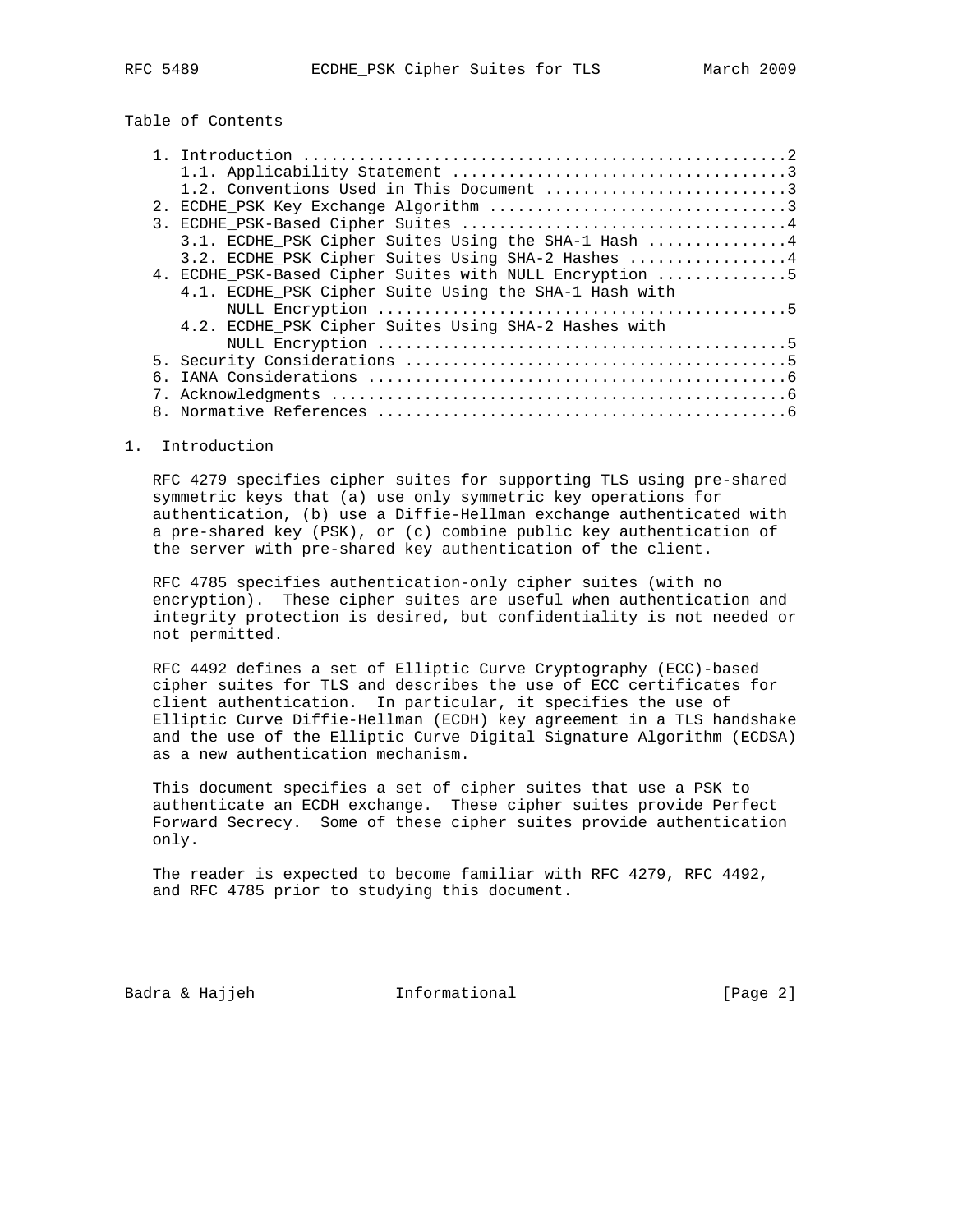### 1.1. Applicability Statement

 The cipher suites defined in this document can be negotiated, whatever the negotiated TLS version is.

 The applicability statement in [RFC4279] applies to this document as well.

1.2. Conventions Used in This Document

 The key words "MUST", "MUST NOT", "REQUIRED", "SHALL", "SHALL NOT", "SHOULD", "SHOULD NOT", "RECOMMENDED", "MAY", and "OPTIONAL" in this document are to be interpreted as described in [RFC2119].

2. ECDHE\_PSK Key Exchange Algorithm

 The cipher suites described in this document make use of the elliptic curve (EC) parameter negotiation mechanism defined in RFC 4492. When the cipher suites defined in this document are used, the 'ec\_diffie\_hellman\_psk' case inside the ServerKeyExchange and ClientKeyExchange structure MUST be used instead of the 'psk' case defined in [RFC4279] (i.e., the ServerKeyExchange and ClientKeyExchange messages include the EC Diffie-Hellman parameters in the form specified in Sections 5.4 and 5.7 of [RFC4492]). The PSK identity and identity hint fields have the same meaning and encoding as specified in [RFC4279] (note that the ServerKeyExchange message is always sent, even if no PSK identity hint is provided).

 The format of the ServerKeyExchange and ClientKeyExchange messages is shown below.

```
 struct {
   select (KeyExchangeAlgorithm) {
       /* other cases for rsa, diffie_hellman, etc. */
       case ec_diffie_hellman_psk: /* NEW */
            opaque psk_identity_hint<0..2^16-1>;
            ServerECDHParams params;
    };
} ServerKeyExchange;
struct {
    select (KeyExchangeAlgorithm) {
       /* other cases for rsa, diffie_hellman, etc. */
        case ec_diffie_hellman_psk: /* NEW */
            opaque psk_identity<0..2^16-1>;
            ClientECDiffieHellmanPublic public;
    } exchange_keys;
} ClientKeyExchange;
```
Badra & Hajjeh **Informational** [Page 3]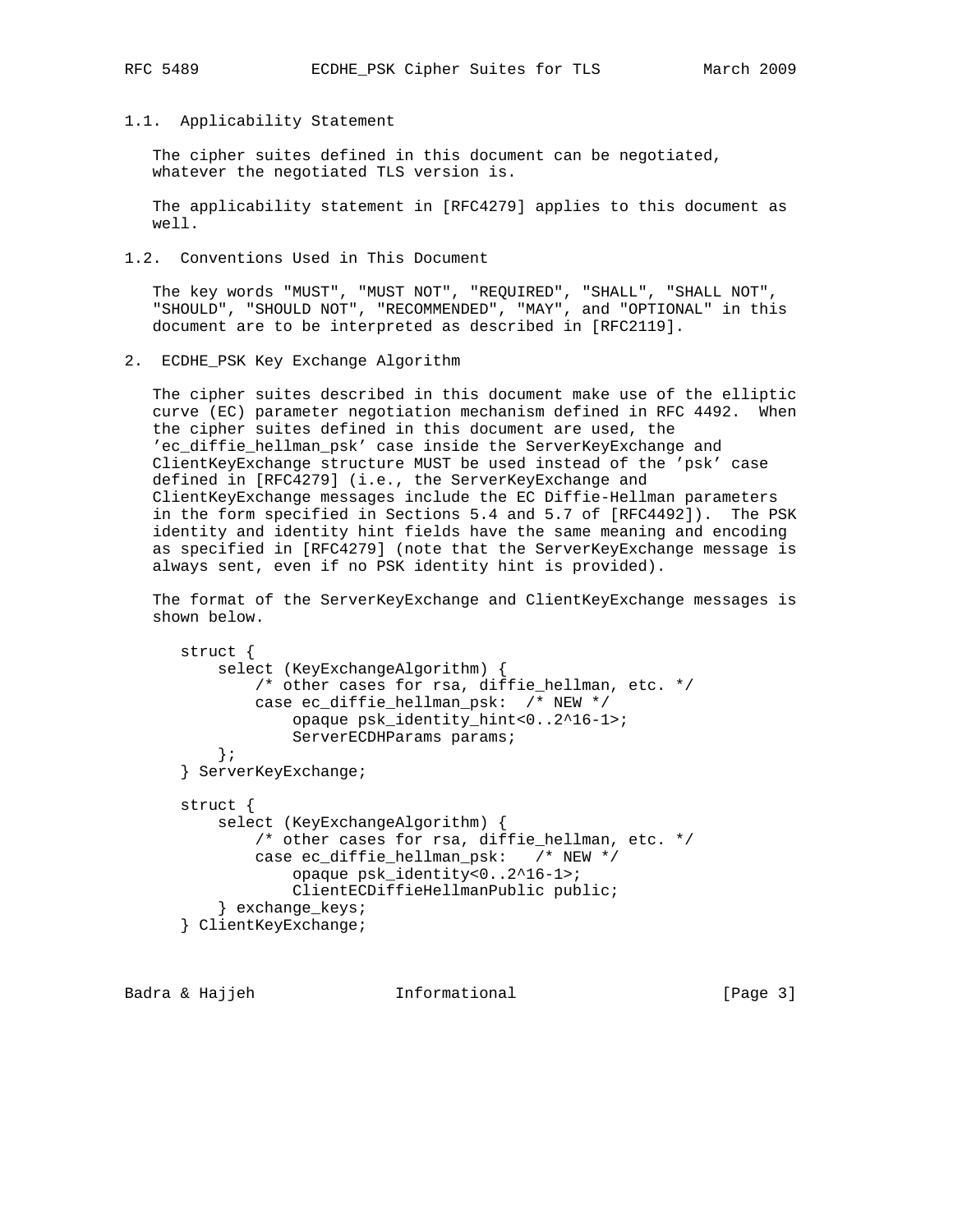The premaster secret is formed as follows. First, perform the ECDH computation as described in Section 5.10 of [RFC4492]. Let Z be the octet string produced by this computation. Next, concatenate a uint16 containing the length of Z (in octets), Z itself, a uint16 containing the length of the PSK (in octets), and the PSK itself.

 This corresponds to the general structure for the premaster secrets (see Note 1 in Section 2 of [RFC4279]), with "other\_secret" containing Z.

```
 struct {
   opaque other_secret<0..2^16-1>;
    opaque psk<0..2^16-1>;
};
```
3. ECDHE\_PSK-Based Cipher Suites

3.1. ECDHE\_PSK Cipher Suites Using the SHA-1 Hash

| CipherSuite TLS ECDHE PSK WITH RC4 128 SHA      | $= \{0xC0, 0x33\}$ ; |
|-------------------------------------------------|----------------------|
| CipherSuite TLS_ECDHE_PSK_WITH_3DES_EDE_CBC_SHA | $= \{0xC0, 0x34\}$ ; |
| CipherSuite TLS_ECDHE_PSK_WITH_AES_128_CBC_SHA  | $= \{0xC0, 0x35\}$ ; |
| CipherSuite TLS ECDHE PSK WITH AES 256 CBC SHA  | $= \{0xC0, 0x36\}$ ; |

 The above four cipher suites match the cipher suites defined in [RFC4279], except that they use an Elliptic Curve Diffie-Hellman exchange [RFC4492] authenticated with a PSK, and:

- o The Message Authentication Code (MAC) is the Hashed Message Authentication Code (HMAC) [RFC2104] with SHA-1 as the hash function.
- o When negotiated in a version of TLS prior to 1.2, the Pseudo- Random Function (PRF) from that version is used; otherwise, the PRF is the TLS PRF [RFC5246] with SHA-256 as the hash function.
- 3.2. ECDHE\_PSK Cipher Suites Using SHA-2 Hashes

CipherSuite TLS\_ECDHE\_PSK\_WITH\_AES\_128\_CBC\_SHA256 =  $\{0 \times 0.0 \times 37\}$ ; CipherSuite TLS\_ECDHE\_PSK\_WITH\_AES\_256\_CBC\_SHA384 =  $\{0 \times C0, 0 \times 38\}$ ;

 The above two cipher suites are the same as the corresponding Advanced Encryption Standard (AES) cipher suites in Section 3.1 above, except for the hash and PRF algorithms, which SHALL be as follows:

Badra & Hajjeh **Informational Informational** [Page 4]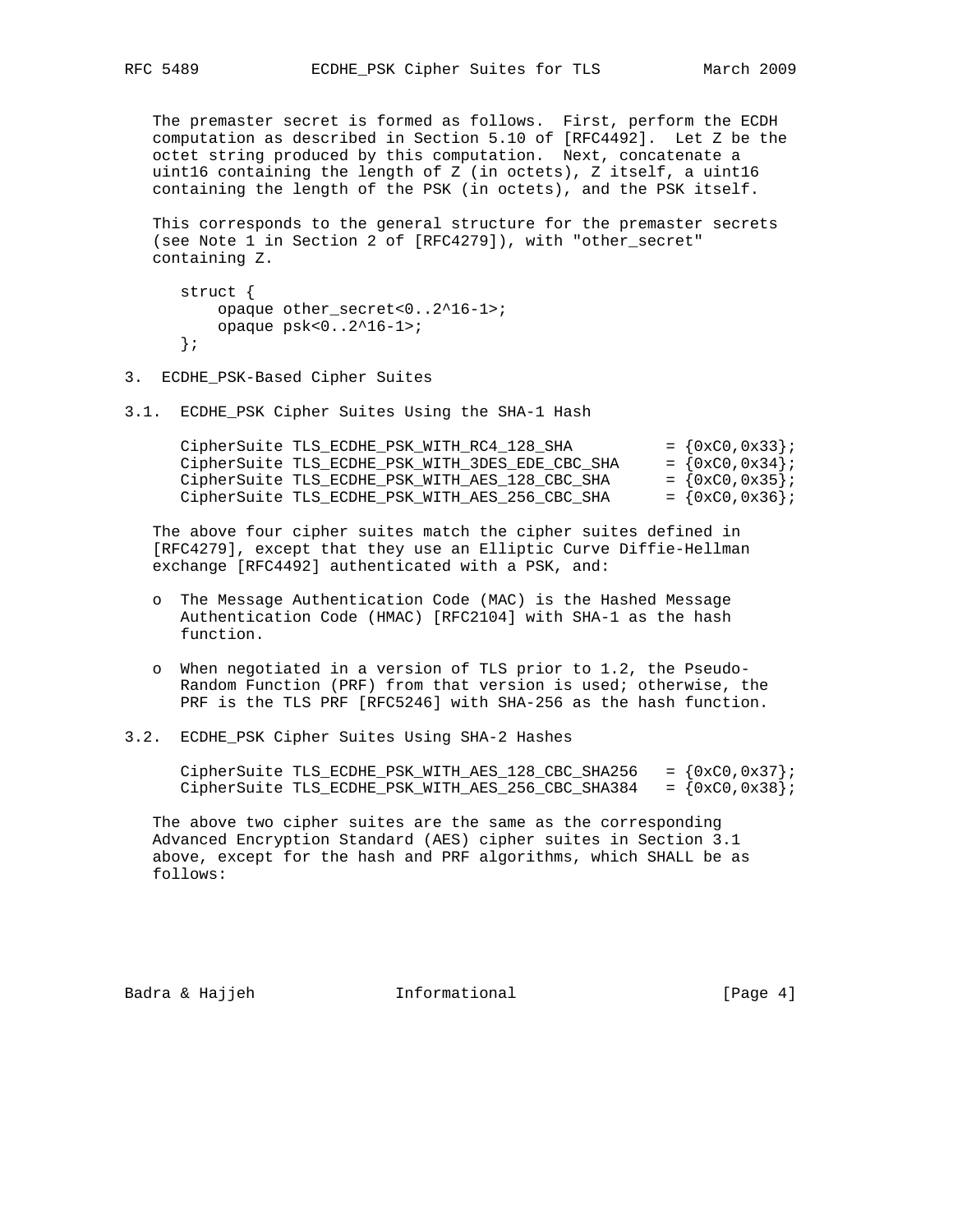- o For the cipher suite TLS\_ECDHE\_PSK\_WITH\_AES\_128\_CBC\_SHA256:
	- \* The MAC is HMAC [RFC2104] with SHA-256 as the hash function.
	- \* When negotiated in a version of TLS prior to 1.2, the PRF from that version is used; otherwise, the PRF is the TLS PRF [RFC5246] with SHA-256 as the hash function.
- o For the cipher suite TLS\_ECDHE\_PSK\_WITH\_AES\_256\_CBC\_SHA384:
	- \* The MAC is HMAC [RFC2104] with SHA-384 as the hash function.
	- \* When negotiated in a version of TLS prior to 1.2, the PRF from that version is used; otherwise the PRF is the TLS PRF [RFC5246] with SHA-384 as the hash function.
- 4. ECDHE\_PSK-Based Cipher Suites with NULL Encryption
- 4.1. ECDHE\_PSK Cipher Suite Using the SHA-1 Hash with NULL Encryption

 The following cipher suite matches the cipher suites defined in Section 3.1, except that we define a suite with NULL encryption.

CipherSuite TLS\_ECDHE\_PSK\_WITH\_NULL\_SHA  $= \{0xC0, 0x39\}$ 

4.2. ECDHE\_PSK Cipher Suites Using SHA-2 Hashes with NULL Encryption

 The following two cipher suites are the same as the corresponding cipher suites in Section 3.2, but with NULL encryption (instead of AES).

| CipherSuite TLS ECDHE PSK WITH NULL SHA256 |  |  |  | $= \{0xC0, 0x3A\}$ |  |
|--------------------------------------------|--|--|--|--------------------|--|
| CipherSuite TLS ECDHE PSK WITH NULL SHA384 |  |  |  | $= \{0xC0, 0x3B\}$ |  |

5. Security Considerations

 The security considerations described throughout [RFC5246], [RFC4785], [RFC4492], and [RFC4279] apply here as well. In particular, as the authentication-only cipher suites (with no encryption) defined here do not support confidentiality, care should be taken not to send sensitive information (such as passwords) over connections protected with one of the cipher suites with NULL encryption defined in Section 4 of this document.

Badra & Hajjeh **Informational Informational** [Page 5]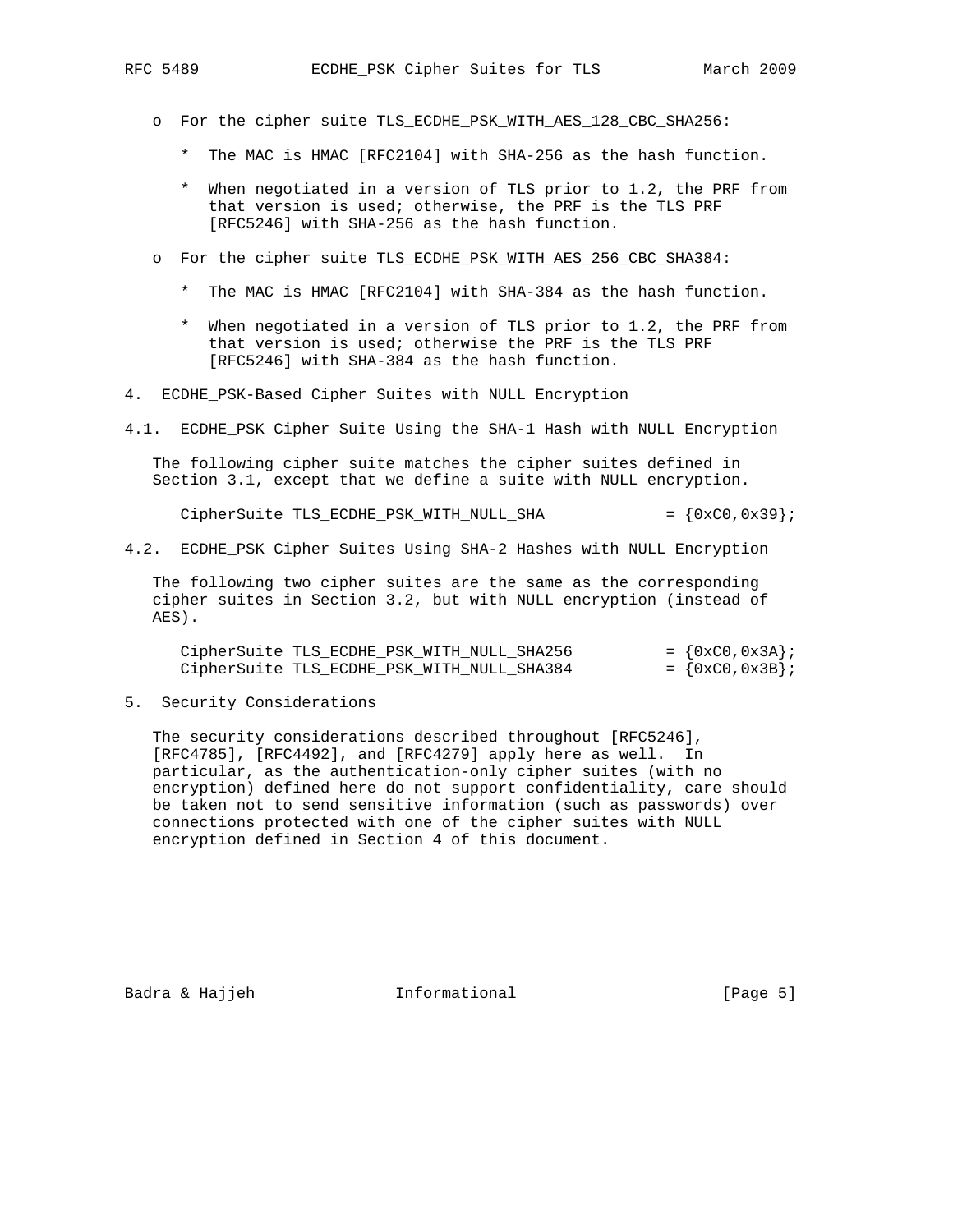Implementers and administrators should monitor the general statements on recommended cryptographic algorithms (e.g., SHA-1 hash function) that are published from time to time by various forums, including the IETF, as a base for the portfolio they support and the policies for strength of function acceptable for the cipher suites they set.

## 6. IANA Considerations

 This document defines the following new cipher suites, whose values have been assigned from the TLS Cipher Suite registry defined in [RFC5246].

|  | CipherSuite TLS_ECDHE_PSK_WITH_RC4_128_SHA        |  | $= \{0xC0, 0x33\}$   |  |
|--|---------------------------------------------------|--|----------------------|--|
|  | CipherSuite TLS_ECDHE_PSK_WITH_3DES_EDE_CBC_SHA   |  | $= \{0xC0, 0x34\}$   |  |
|  | CipherSuite TLS_ECDHE_PSK_WITH_AES_128_CBC_SHA    |  | $= \{0xC0, 0x35\}$   |  |
|  | CipherSuite TLS_ECDHE_PSK_WITH_AES_256_CBC_SHA    |  | $= \{0xC0, 0x36\}$   |  |
|  | CipherSuite TLS_ECDHE_PSK_WITH_AES_128_CBC_SHA256 |  | $= \{0xC0, 0x37\}$ ; |  |
|  | CipherSuite TLS_ECDHE_PSK_WITH_AES_256_CBC_SHA384 |  | $= \{0xC0, 0x38\}$   |  |
|  | CipherSuite TLS_ECDHE_PSK_WITH_NULL_SHA           |  | $= \{0xC0, 0x39\}$   |  |
|  | CipherSuite TLS_ECDHE_PSK_WITH_NULL_SHA256        |  | $= \{0xC0, 0x3A\}$   |  |
|  | CipherSuite TLS_ECDHE_PSK_WITH_NULL_SHA384        |  | $= \{0xC0, 0x3B\}$   |  |
|  |                                                   |  |                      |  |

## 7. Acknowledgments

 The author appreciates Alfred Hoenes for his detailed review and effort on resolving issues in discussion. The author would like to acknowledge Bodo Moeller, Simon Josefsson, Uri Blumenthal, Pasi Eronen, Paul Hoffman, Joseph Salowey, Mark Tillinghast, and the TLS mailing list members for their comments on the document.

- 8. Normative References
	- [RFC2104] Krawczyk, H., Bellare, M., and R. Canetti, "HMAC: Keyed- Hashing for Message Authentication", RFC 2104, February 1997.
	- [RFC2119] Bradner, S., "Key words for use in RFCs to Indicate Requirement Levels", BCP 14, RFC 2119, March 1997.
	- [RFC4279] Eronen, P. and H. Tschofenig, "Pre-Shared Key Ciphersuites for Transport Layer Security (TLS)", RFC 4279, December 2005.
	- [RFC4492] Blake-Wilson, S., Bolyard, N., Gupta, V., Hawk, C., and B. Moeller, "Elliptic Curve Cryptography (ECC) Cipher Suites for Transport Layer Security (TLS)", RFC 4492, May 2006.

Badra & Hajjeh **Informational** [Page 6]